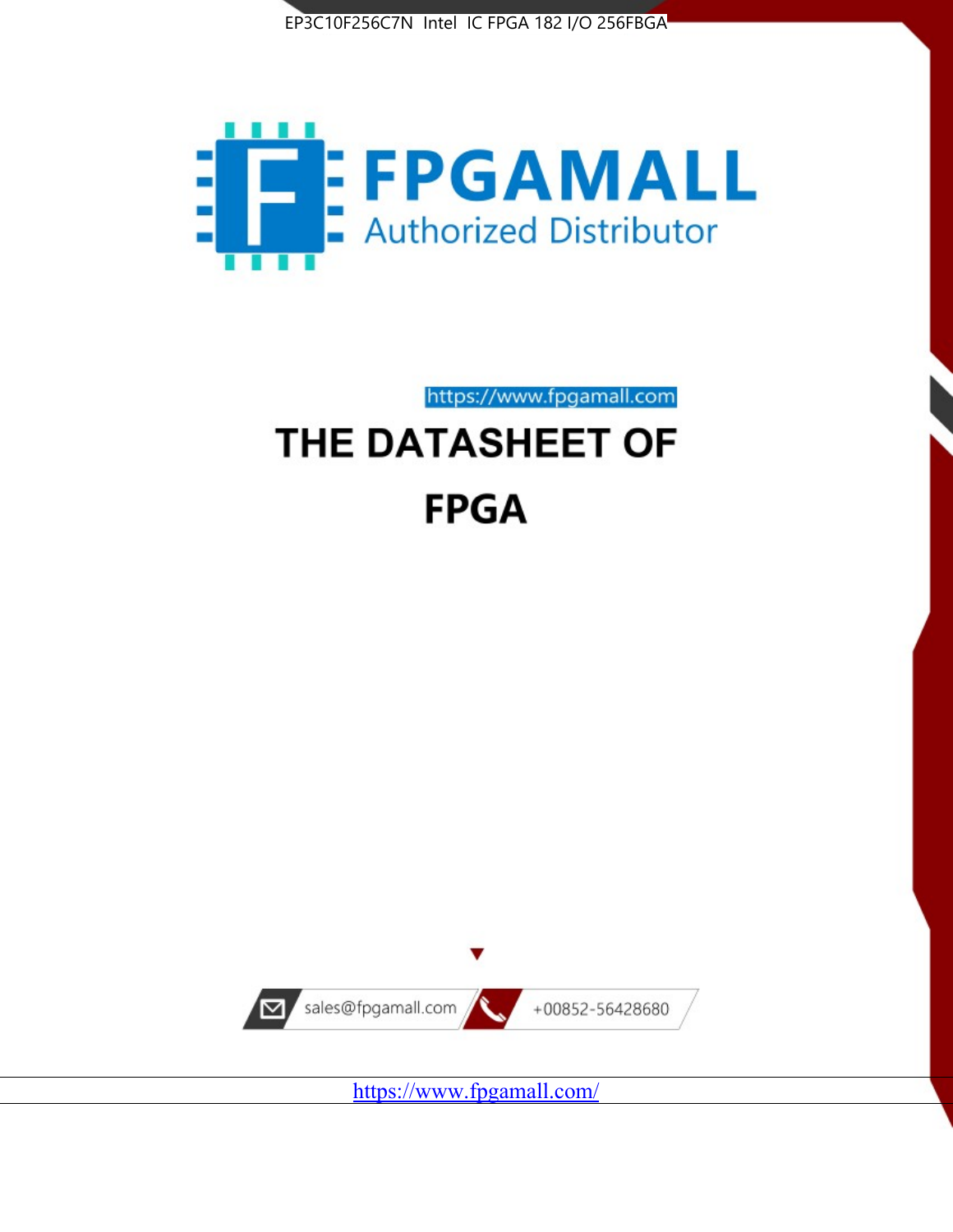EP3C10F256C7N Intel IC FPGA 182 I/O 256FBGA



# **1. Cyclone III Device Family Overview**

#### **CIII51001-2.4**

Cyclone® III device family offers a unique combination of high functionality, low power and low cost. Based on Taiwan Semiconductor Manufacturing Company (TSMC) low-power (LP) process technology, silicon optimizations and software features to minimize power consumption, Cyclone III device family provides the ideal solution for your high-volume, low-power, and cost-sensitive applications. To address the unique design needs, Cyclone III device family offers the following two variants:

- Cyclone III—lowest power, high functionality with the lowest cost
- Cyclone III LS—lowest power FPGAs with security

With densities ranging from about 5,000 to 200,000 logic elements (LEs) and 0.5 Megabits (Mb) to 8 Mb of memory for less than  $\frac{1}{4}$  watt of static power consumption, Cyclone III device family makes it easier for you to meet your power budget. Cyclone III LS devices are the first to implement a suite of security features at the silicon, software, and intellectual property (IP) level on a low-power and high-functionality FPGA platform. This suite of security features protects the IP from tampering, reverse engineering and cloning. In addition, Cyclone III LS devices support design separation which enables you to introduce redundancy in a single chip to reduce size, weight, and power of your application.

This chapter contains the following sections:

- "Cyclone III Device Family Features" on page 1–1
- "Cyclone III Device Family Architecture" on page 1–6
- "Reference and Ordering Information" on page 1–12

## **Cyclone III Device Family Features**

Cyclone III device family offers the following features:

#### **Lowest Power FPGAs**

- Lowest power consumption with TSMC low-power process technology and Altera® power-aware design flow
- Low-power operation offers the following benefits:
	- Extended battery life for portable and handheld applications
	- Reduced or eliminated cooling system costs
	- Operation in thermally-challenged environments
- Hot-socketing operation support

@ 2012 Altera Corporation. All rights reserved. ALTERA, ARRIA, CYCLONE, HARDCOPY, MAX, MEGACORE, NIOS, QUARTUS and STRATIX words and logos are trademarks of Altera Corporation and registered in the U.S. Patent and Trademar



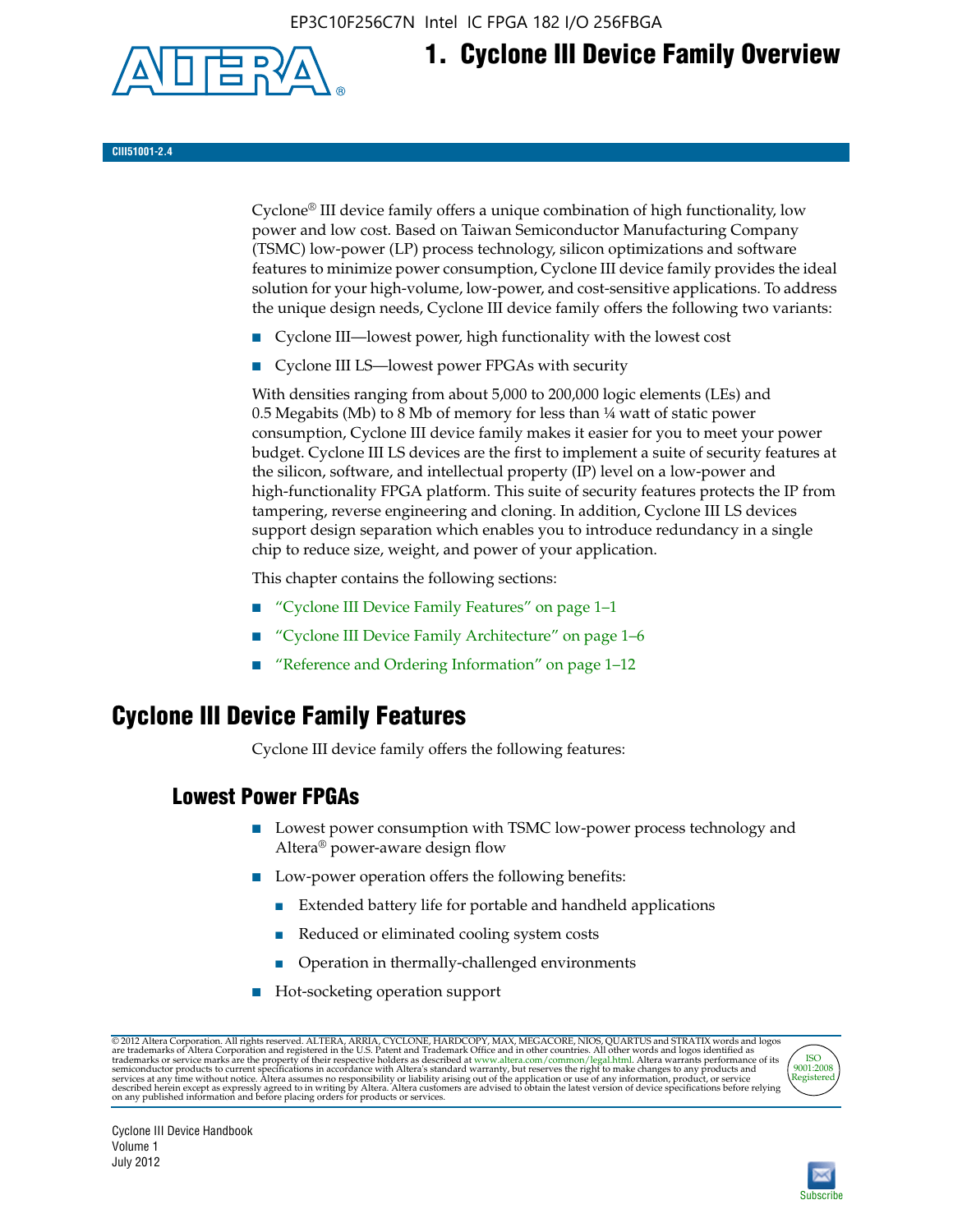#### **Design Security Feature**

Cyclone III LS devices offer the following design security features:

- Configuration security using advanced encryption standard (AES) with 256-bit volatile key
- **■** Routing architecture optimized for design separation flow with the Quartus<sup>®</sup> II software
	- Design separation flow achieves both physical and functional isolation between design partitions
- Ability to disable external JTAG port
- Error Detection (ED) Cycle Indicator to core
	- Provides a pass or fail indicator at every ED cycle
	- Provides visibility over intentional or unintentional change of configuration random access memory (CRAM) bits
- Ability to perform zeroization to clear contents of the FPGA logic, CRAM, embedded memory, and AES key
- Internal oscillator enables system monitor and health check capabilities

#### **Increased System Integration**

- High memory-to-logic and multiplier-to-logic ratio
- High I/O count, low-and mid-range density devices for user I/O constrained applications
	- Adjustable I/O slew rates to improve signal integrity
	- Supports I/O standards such as LVTTL, LVCMOS, SSTL, HSTL, PCI, PCI-X, LVPECL, bus LVDS (BLVDS), LVDS, mini-LVDS, RSDS, and PPDS
	- Supports the multi-value on-chip termination (OCT) calibration feature to eliminate variations over process, voltage, and temperature (PVT)
- Four phase-locked loops (PLLs) per device provide robust clock management and synthesis for device clock management, external system clock management, and I/O interfaces
	- Five outputs per PLL
	- Cascadable to save I/Os, ease PCB routing, and reduce jitter
	- Dynamically reconfigurable to change phase shift, frequency multiplication or division, or both, and input frequency in the system without reconfiguring the device
- Remote system upgrade without the aid of an external controller
- Dedicated cyclical redundancy code checker circuitry to detect single-event upset (SEU) issues
- Nios<sup>®</sup> II embedded processor for Cyclone III device family, offering low cost and custom-fit embedded processing solutions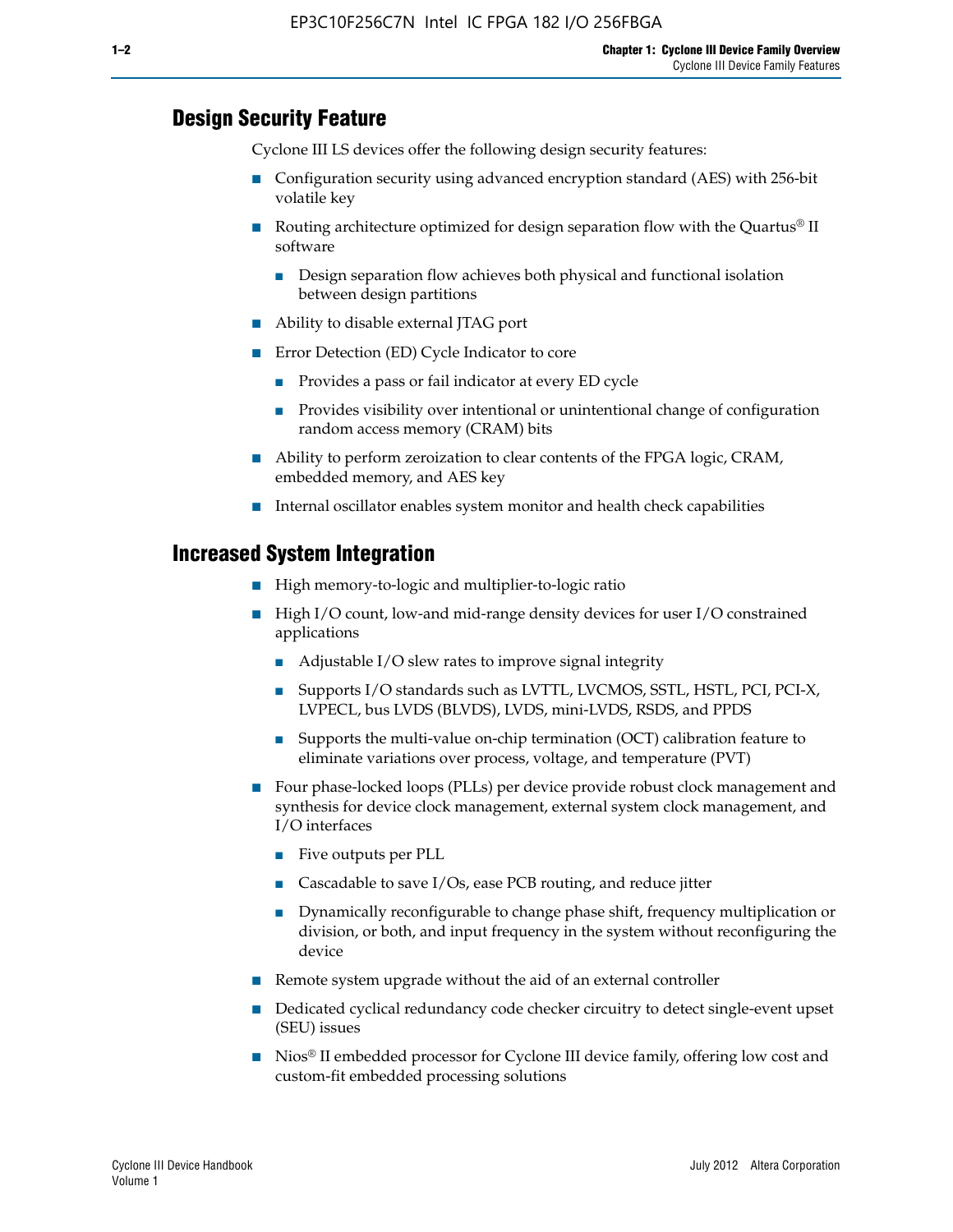- Wide collection of pre-built and verified IP cores from Altera and Altera Megafunction Partners Program (AMPP) partners
- Supports high-speed external memory interfaces such as DDR, DDR2, SDR SDRAM, and QDRII SRAM
	- Auto-calibrating PHY feature eases the timing closure process and eliminates variations with PVT for DDR, DDR2, and QDRII SRAM interfaces

Cyclone III device family supports vertical migration that allows you to migrate your device to other devices with the same dedicated pins, configuration pins, and power pins for a given package-across device densities. This allows you to optimize device density and cost as your design evolves.

Table 1–1 lists Cyclone III device family features.

**Table 1–1. Cyclone III Device Family Features**

| <b>Family</b> | <b>Device</b> | Logic<br><b>Elements</b> | <b>Number of</b><br>M9K<br><b>Blocks</b> | <b>Total RAM</b><br><b>Bits</b> | 18 x 18<br><b>Multipliers</b> | <b>PLLs</b>    | Global<br><b>Clock</b><br><b>Networks</b> | <b>Maximum</b><br>User I/Os |
|---------------|---------------|--------------------------|------------------------------------------|---------------------------------|-------------------------------|----------------|-------------------------------------------|-----------------------------|
|               | EP3C5         | 5,136                    | 46                                       | 423,936                         | 23                            | $\overline{2}$ | 10                                        | 182                         |
|               | EP3C10        | 10,320                   | 46                                       | 423,936                         | 23                            | $\overline{2}$ | 10                                        | 182                         |
|               | EP3C16        | 15,408                   | 56                                       | 516,096                         | 56                            | 4              | 20                                        | 346                         |
|               | EP3C25        | 24,624                   | 66                                       | 608,256                         | 66                            | 4              | 20                                        | 215                         |
| Cyclone III   | EP3C40        | 39,600                   | 126                                      | 1,161,216                       | 126                           | 4              | 20                                        | 535                         |
|               | EP3C55        | 55,856                   | 260                                      | 2,396,160                       | 156                           | 4              | 20                                        | 377                         |
|               | EP3C80        | 81,264                   | 305                                      | 2,810,880                       | 244                           | 4              | 20                                        | 429                         |
|               | EP3C120       | 119,088                  | 432                                      | 3,981,312                       | 288                           | 4              | 20                                        | 531                         |
|               | EP3CLS70      | 70,208                   | 333                                      | 3,068,928                       | 200                           | 4              | 20                                        | 429                         |
| Cyclone III   | EP3CLS100     | 100,448                  | 483                                      | 4,451,328                       | 276                           | 4              | 20                                        | 429                         |
| LS            | EP3CLS150     | 150,848                  | 666                                      | 6,137,856                       | 320                           | 4              | 20                                        | 429                         |
|               | EP3CLS200     | 198,464                  | 891                                      | 8,211,456                       | 396                           | 4              | 20                                        | 429                         |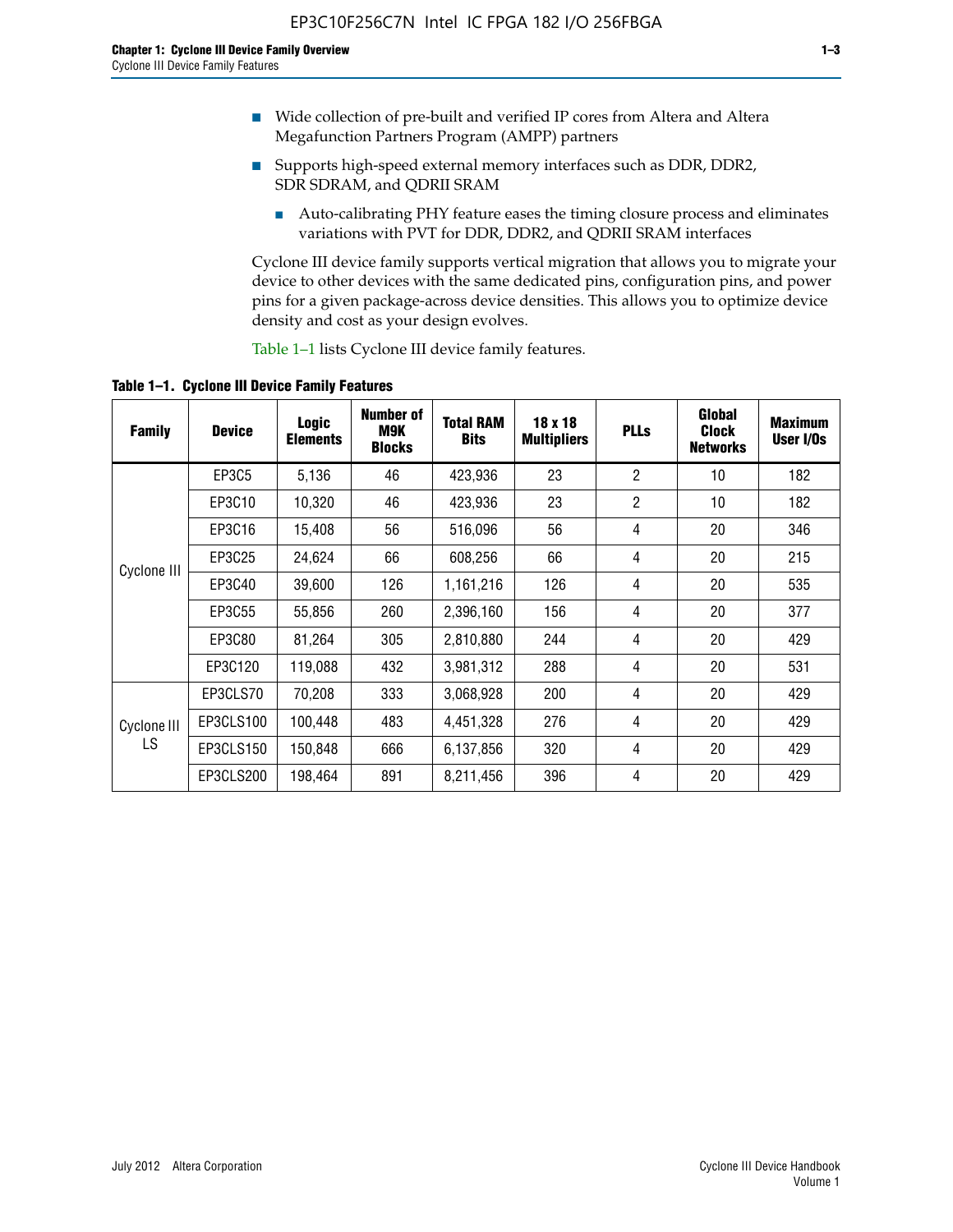Table 1–2 lists Cyclone III device family package options, I/O pins, and differential channel counts.

| <b>Family</b> | <b>Package</b> | E144 $(7)$ | M164     | P240     | F <sub>256</sub>                            | <b>U256</b> | F324       | F484     | U484        | F780           |
|---------------|----------------|------------|----------|----------|---------------------------------------------|-------------|------------|----------|-------------|----------------|
|               | EP3C5          | 94, 22     | 4106, 28 |          | 182,68                                      | 182, 68     |            |          |             |                |
|               | EP3C10         | 94, 22     | 106, 28  |          | 182, 68                                     | 182,68      |            |          |             |                |
|               | EP3C16         | 84, 19     | 92, 23   | 160, 47  | 168, 55                                     | 168, 55     |            | 346, 140 | 4346, 140   |                |
| Cyclone III   | EP3C25         | 82, 18     |          | 148, 43  | $\frac{1}{2}$ 156, 54 $\frac{1}{2}$ 156, 54 |             | 4215, 83   |          |             |                |
| (8)           | EP3C40         |            |          | ,128, 26 |                                             |             | $-195, 61$ | 331, 127 | 331, 127    | $-535, 227(6)$ |
|               | EP3C55         |            |          |          |                                             |             |            | 327, 135 | 327, 135    | 377, 163       |
|               | EP3C80         |            |          |          |                                             |             |            | 295, 113 | ,295, 113   | 429, 181       |
|               | EP3C120        |            |          |          |                                             |             |            | 283, 106 |             | 531, 233       |
|               | EP3CLS70       |            |          |          |                                             |             |            | 294, 113 | $-294, 113$ | 429, 181       |
| Cyclone III   | EP3CLS100      |            |          |          |                                             |             |            | 294, 113 | $-294, 113$ | 429, 181       |
| LS.           | EP3CLS150      |            |          |          |                                             |             |            | 226, 87  |             | 429, 181       |
|               | EP3CLS200      |            |          |          |                                             |             |            | 226, 87  |             | 429, 181       |

|  | Table 1–2. Cyclone III Device Family Package Options, I/O pin and Differential Channel Counts (1), (2), (3), (4), (5) |  |  |  |  |  |  |  |  |
|--|-----------------------------------------------------------------------------------------------------------------------|--|--|--|--|--|--|--|--|
|--|-----------------------------------------------------------------------------------------------------------------------|--|--|--|--|--|--|--|--|

#### **Notes to Table 1–2:**

(1) For each device package, the first number indicates the number of the I/O pin; the second number indicates the differential channel count.

(2) For more information about device packaging specifications, refer to the Cyclone III [Package and Thermal Resistance](http://www.altera.com/support/devices/packaging/specifications/pkg-pin/dev-package-listing.jsp?device=Cyclone_III) webpage.

(3) The I/O pin numbers are the maximum I/O counts (including clock input pins) supported by the device package combination and can be affected by the configuration scheme selected for the device.

(4) All packages are available in lead-free and leaded options.

(5) Vertical migration is not supported between Cyclone III and Cyclone III LS devices.

(6) The EP3C40 device in the F780 package supports restricted vertical migration. Maximum user I/Os are restricted to 510 I/Os if you enable migration to the EP3C120 and are using voltage referenced I/O standards. If you are not using voltage referenced I/O standards, you can increase the maximum number of I/Os.

(7) The E144 package has an exposed pad at the bottom of the package. This exposed pad is a ground pad that must be connected to the ground plane on your PCB. Use this exposed pad for electrical connectivity and not for thermal purposes.

(8) All Cyclone III device UBGA packages are supported by the Quartus II software version 7.1 SP1 and later, with the exception of the UBGA packages of EP3C16, which are supported by the Quartus II software version 7.2.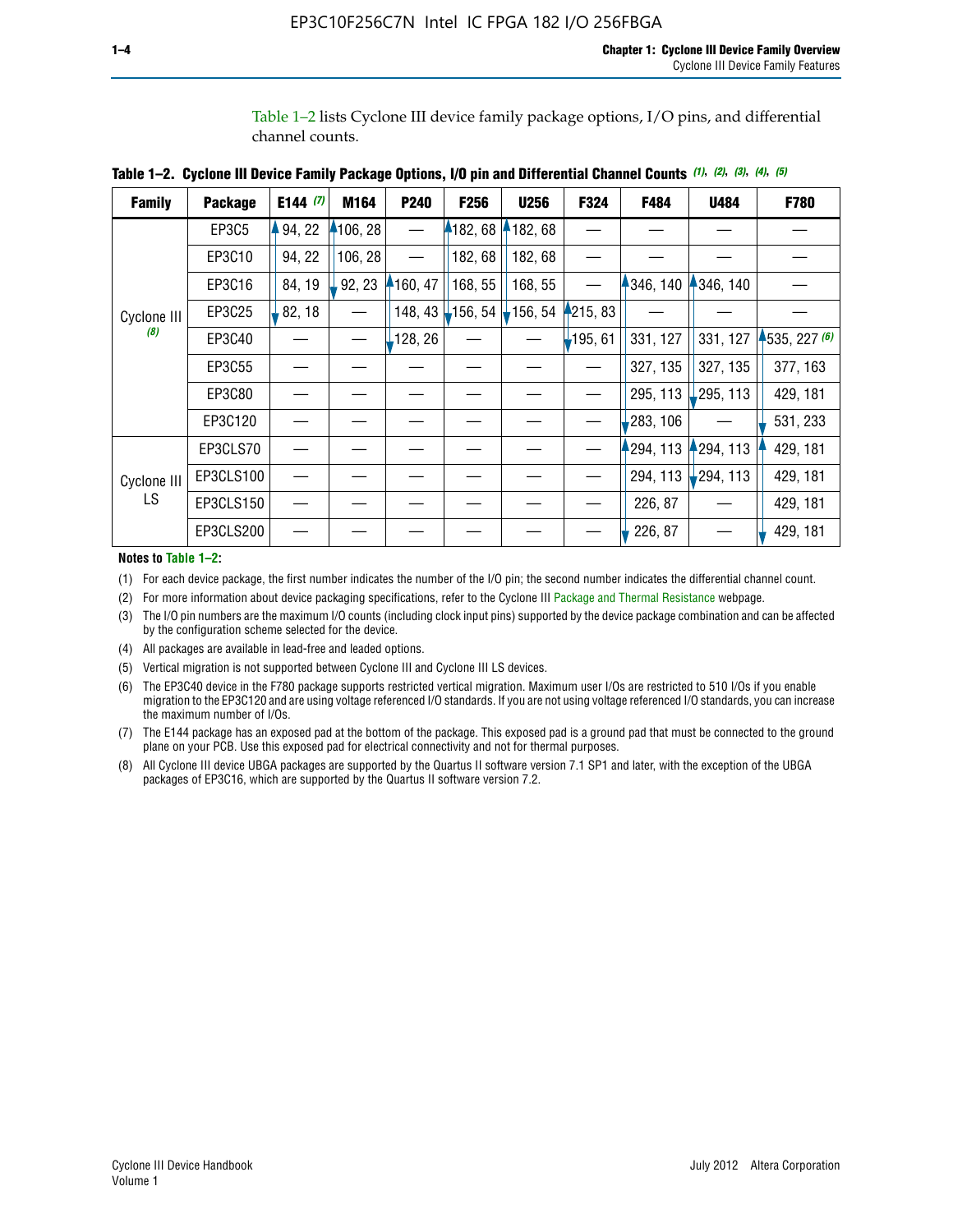Table 1–3 lists Cyclone III device family package sizes.

| <b>Family</b>  | <b>Package</b>   | Pitch (mm) | Nominal Area (mm <sup>2</sup> ) | Length x Width (mm $\times$ mm) | Height (mm) |
|----------------|------------------|------------|---------------------------------|---------------------------------|-------------|
|                | E144             | 0.5        | 484                             | $22 \times 22$                  | 1.60        |
|                | M164             | 0.5        | 64                              | $8 \times 8$                    | 1.40        |
|                | P <sub>240</sub> | 0.5        | 1197                            | $34.6 \times 34.6$              | 4.10        |
|                | F <sub>256</sub> | 1.0        | 289                             | $17 \times 17$                  | 1.55        |
| Cyclone III    | U256             | 0.8        | 196                             | $14 \times 14$                  | 2.20        |
|                | F324             | 1.0        | 361                             | $19 \times 19$                  | 2.20        |
|                | F484             | 1.0        | 529                             | $23 \times 23$                  | 2.60        |
|                | U484             | 0.8        | 361                             | $19 \times 19$                  | 2.20        |
|                | F780             | 1.0        | 841                             | $29 \times 29$                  | 2.60        |
|                | F484             | 1.0        | 529                             | $23 \times 23$                  | 2.60        |
| Cyclone III LS | U484             | 0.8        | 361                             | $19 \times 19$                  | 2.20        |
|                | F780             | 1.0        | 841                             | $29 \times 29$                  | 2.60        |

**Table 1–3. Cyclone III Device Family Package Sizes**

Table 1–4 lists Cyclone III device family speed grades.

**Table 1–4. Cyclone III Device Family Speed Grades (Part 1 of 2)**

| <b>Family</b> | <b>Device</b> | E144              | M164          | <b>P240</b> | <b>F256</b>           | <b>U256</b>           | F324                  | F484                  | U484                  | <b>F780</b>       |
|---------------|---------------|-------------------|---------------|-------------|-----------------------|-----------------------|-----------------------|-----------------------|-----------------------|-------------------|
|               | EP3C5         | C7, C8,<br>17, A7 | C7, C8,<br>17 |             | C6, C7,<br>C8, I7, A7 | C6, C7,<br>C8, I7, A7 |                       |                       |                       |                   |
|               | EP3C10        | C7, C8,<br>17, A7 | C7, C8,<br>17 |             | C6, C7,<br>C8, I7, A7 | C6, C7,<br>C8, I7, A7 |                       |                       |                       |                   |
|               | EP3C16        | C7, C8,<br>17, A7 | C7, C8,<br>17 | C8          | C6, C7,<br>C8, I7, A7 | C6, C7,<br>C8, I7, A7 |                       | C6, C7,<br>C8, I7, A7 | C6, C7,<br>C8, I7, A7 |                   |
| Cyclone III   | EP3C25        | C7, C8,<br>17, A7 |               | C8          | C6, C7,<br>C8, I7, A7 | C6, C7,<br>C8, I7, A7 | C6, C7,<br>C8, I7, A7 |                       |                       |                   |
|               | EP3C40        |                   |               | C8          |                       |                       | C6, C7,<br>C8, I7, A7 | C6, C7,<br>C8, I7, A7 | C6, C7,<br>C8, I7, A7 | C6, C7,<br>C8, 17 |
|               | EP3C55        |                   |               |             |                       |                       |                       | C6, C7,<br>C8, I7     | C6, C7,<br>C8, 17     | C6, C7,<br>C8, 17 |
|               | EP3C80        |                   |               |             |                       |                       |                       | C6, C7,<br>C8, 17     | C6, C7,<br>C8, 17     | C6, C7,<br>C8, 17 |
|               | EP3C120       |                   |               |             |                       |                       |                       | C7, C8, I7            |                       | C7, C8,<br>17     |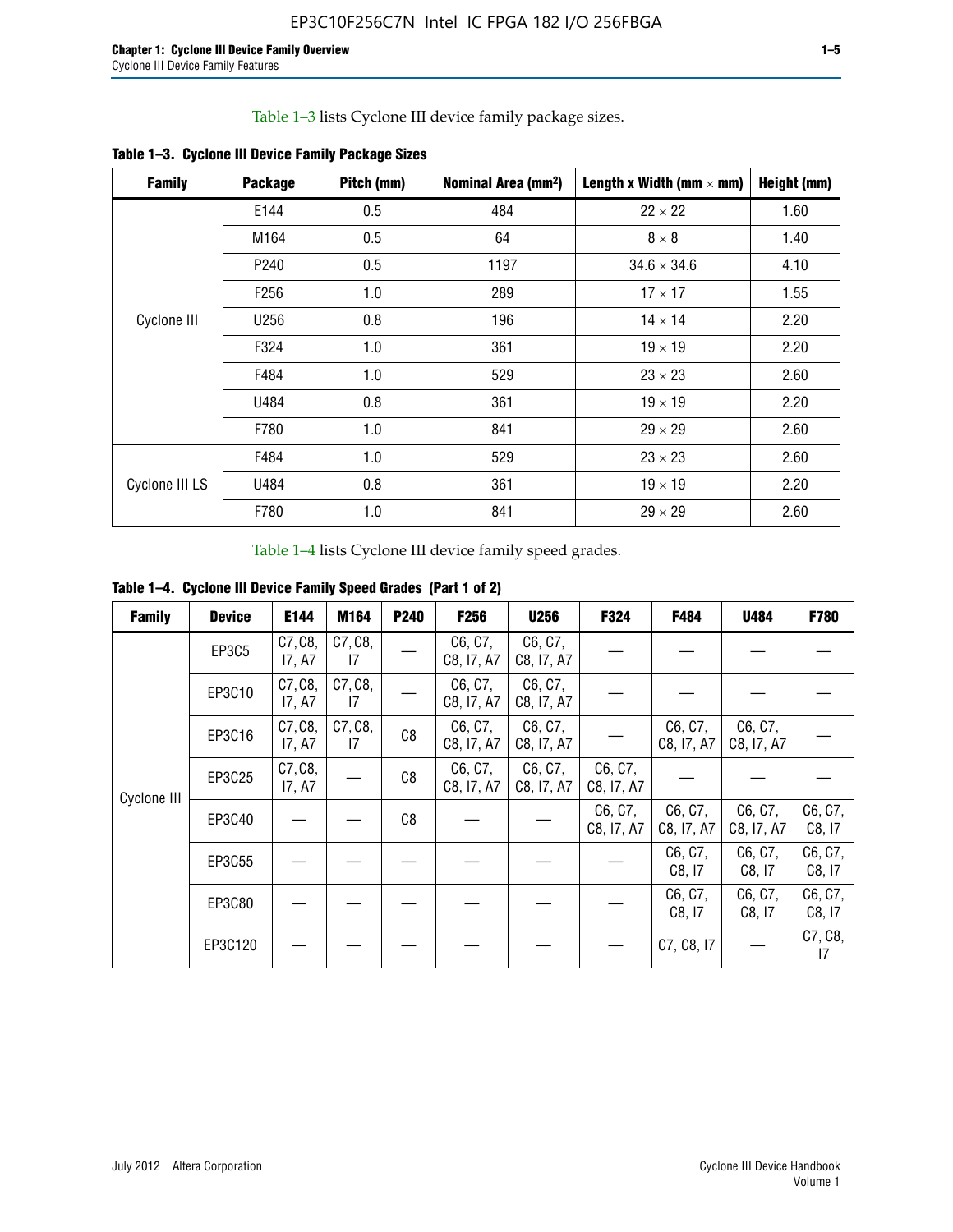| <b>Family</b> | <b>Device</b> | E144 | M164 | <b>P240</b> | <b>F256</b> | <b>U256</b> | F324 | F484       | U484       | <b>F780</b> |
|---------------|---------------|------|------|-------------|-------------|-------------|------|------------|------------|-------------|
| Cyclone III   | EP3CLS70      |      |      |             |             |             |      | C7, C8, 17 | C7, C8, I7 | C7, C8,     |
|               | EP3CLS100     |      |      |             |             |             |      | C7, C8, I7 | C7, C8, I7 | C7, C8,     |
| LS            | EP3CLS150     |      |      |             |             |             |      | C7, C8, I7 |            | C7, C8,     |
|               | EP3CLS200     |      |      |             |             |             |      | C7, C8, I7 |            | C7, C8,     |

**Table 1–4. Cyclone III Device Family Speed Grades (Part 2 of 2)**

Table 1–5 lists Cyclone III device family configuration schemes.

| <b>IQUIE 1-3. CYCLUILE III DEVICE FAILIIV CUILILUILATION SCIIENIES</b> |                    |                       |  |  |  |
|------------------------------------------------------------------------|--------------------|-----------------------|--|--|--|
| <b>Configuration Scheme</b>                                            | <b>Cyclone III</b> | <b>Cyclone III LS</b> |  |  |  |
| Active serial (AS)                                                     |                    |                       |  |  |  |
| Active parallel (AP)                                                   |                    |                       |  |  |  |
| Passive serial (PS)                                                    |                    |                       |  |  |  |
| Fast passive parallel (FPP)                                            |                    |                       |  |  |  |
| Joint Test Action Group (JTAG)                                         |                    |                       |  |  |  |

**Table 1–5. Cyclone III Device Family Configuration Schemes**

## **Cyclone III Device Family Architecture**

Cyclone III device family includes a customer-defined feature set that is optimized for portable applications and offers a wide range of density, memory, embedded multiplier, and I/O options. Cyclone III device family supports numerous external memory interfaces and I/O protocols that are common in high-volume applications. The Quartus II software features and parameterizable IP cores make it easier for you to use the Cyclone III device family interfaces and protocols.

The following sections provide an overview of the Cyclone III device family features.

#### **Logic Elements and Logic Array Blocks**

The logic array block (LAB) consists of 16 logic elements and a LAB-wide control block. An LE is the smallest unit of logic in the Cyclone III device family architecture. Each LE has four inputs, a four-input look-up table (LUT), a register, and output logic. The four-input LUT is a function generator that can implement any function with four variables.

f For more information about LEs and LABs, refer to the *[Logic Elements and Logic Array](http://www.altera.com/literature/hb/cyc3/cyc3_ciii51002.pdf)  [Blocks in the Cyclone III Device Family](http://www.altera.com/literature/hb/cyc3/cyc3_ciii51002.pdf)* chapter.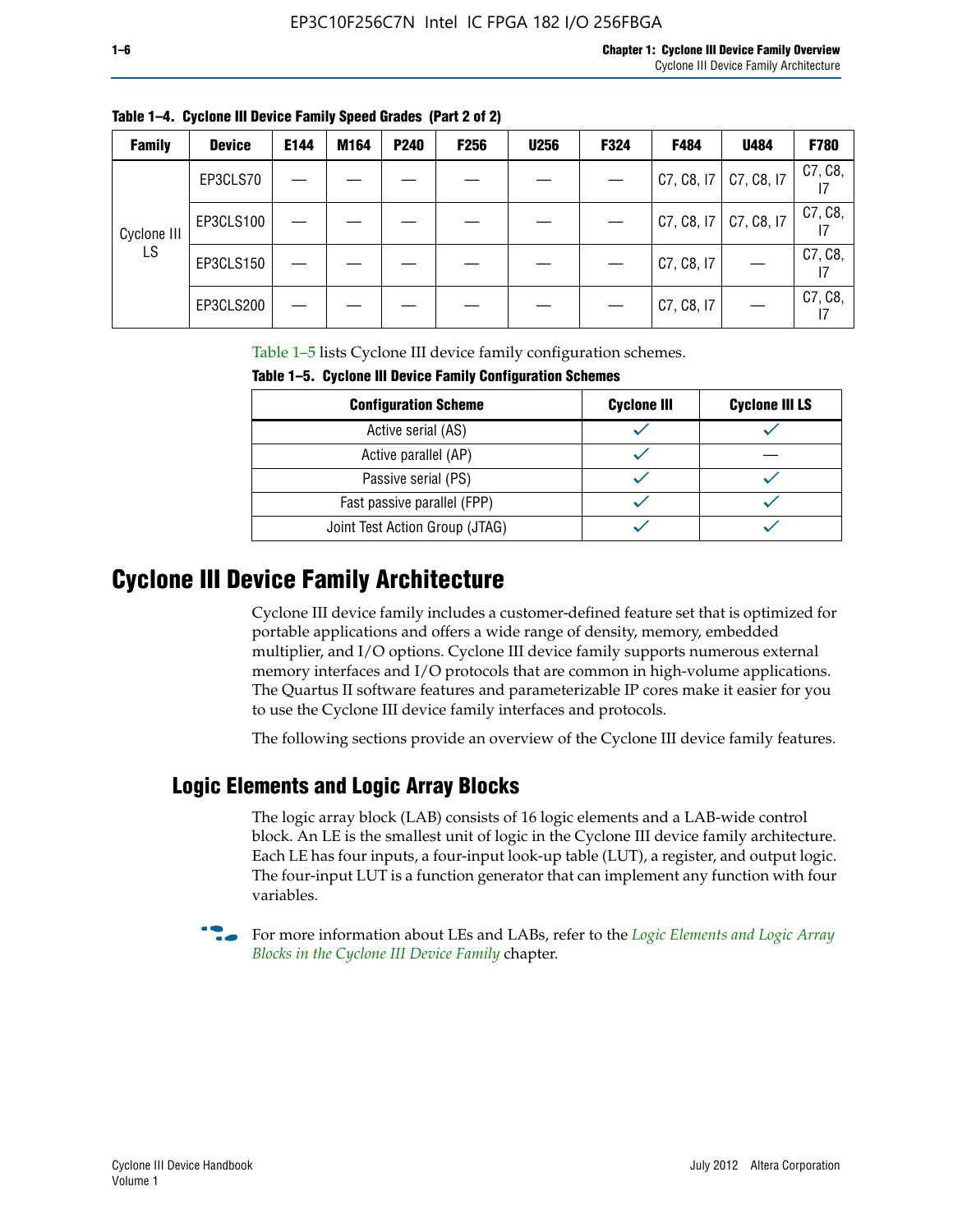#### **Memory Blocks**

Each M9K memory block of the Cyclone III device family provides nine Kbits of on-chip memory capable of operating at up to 315 MHz for Cyclone III devices and up to 274 MHz for Cyclone III LS devices. The embedded memory structure consists of M9K memory blocks columns that you can configure as RAM, first-in first-out (FIFO) buffers, or ROM. The Cyclone III device family memory blocks are optimized for applications such as high throughout packet processing, embedded processor program, and embedded data storage.

The Quartus II software allows you to take advantage of the M9K memory blocks by instantiating memory using a dedicated megafunction wizard or by inferring memory directly from the VHDL or Verilog source code.

M9K memory blocks support single-port, simple dual-port, and true dual-port operation modes. Single-port mode and simple dual-port mode are supported for all port widths with a configuration of  $\times1$ ,  $\times2$ ,  $\times4$ ,  $\times8$ ,  $\times9$ ,  $\times16$ ,  $\times18$ ,  $\times32$ , and  $\times36$ . True dual-port is supported in port widths with a configuration of  $\times$ 1,  $\times$ 2,  $\times$ 4,  $\times$ 8,  $\times$ 9,  $\times$ 16, and ×18.



**For more information about memory blocks, refer to the** *Memory Blocks in the Cyclone [III Device Family](http://www.altera.com/literature/hb/cyc3/cyc3_ciii51004.pdf)* chapter.

#### **Embedded Multipliers and Digital Signal Processing Support**

Cyclone III devices support up to 288 embedded multiplier blocks and Cyclone III LS devices support up to 396 embedded multiplier blocks. Each block supports one individual  $18 \times 18$ -bit multiplier or two individual  $9 \times 9$ -bit multipliers.

The Quartus II software includes megafunctions that are used to control the operation mode of the embedded multiplier blocks based on user parameter settings. Multipliers can also be inferred directly from the VHDL or Verilog source code. In addition to embedded multipliers, Cyclone III device family includes a combination of on-chip resources and external interfaces, making them ideal for increasing performance, reducing system cost, and lowering the power consumption of digital signal processing (DSP) systems. You can use Cyclone III device family alone or as DSP device co-processors to improve price-to-performance ratios of DSP systems.

The Cyclone III device family DSP system design support includes the following features:

- DSP IP cores:
	- Common DSP processing functions such as finite impulse response (FIR), fast Fourier transform (FFT), and numerically controlled oscillator (NCO) functions
	- Suites of common video and image processing functions
- Complete reference designs for end-market applications
- DSP Builder interface tool between the Quartus II software and the MathWorks Simulink and MATLAB design environments
- DSP development kits
- For more information about embedded multipliers and digital signal processing support, refer to the *[Embedded Multipliers in Cyclone III Devices](http://www.altera.com/literature/hb/cyc3/cyc3_ciii51005.pdf)* chapter.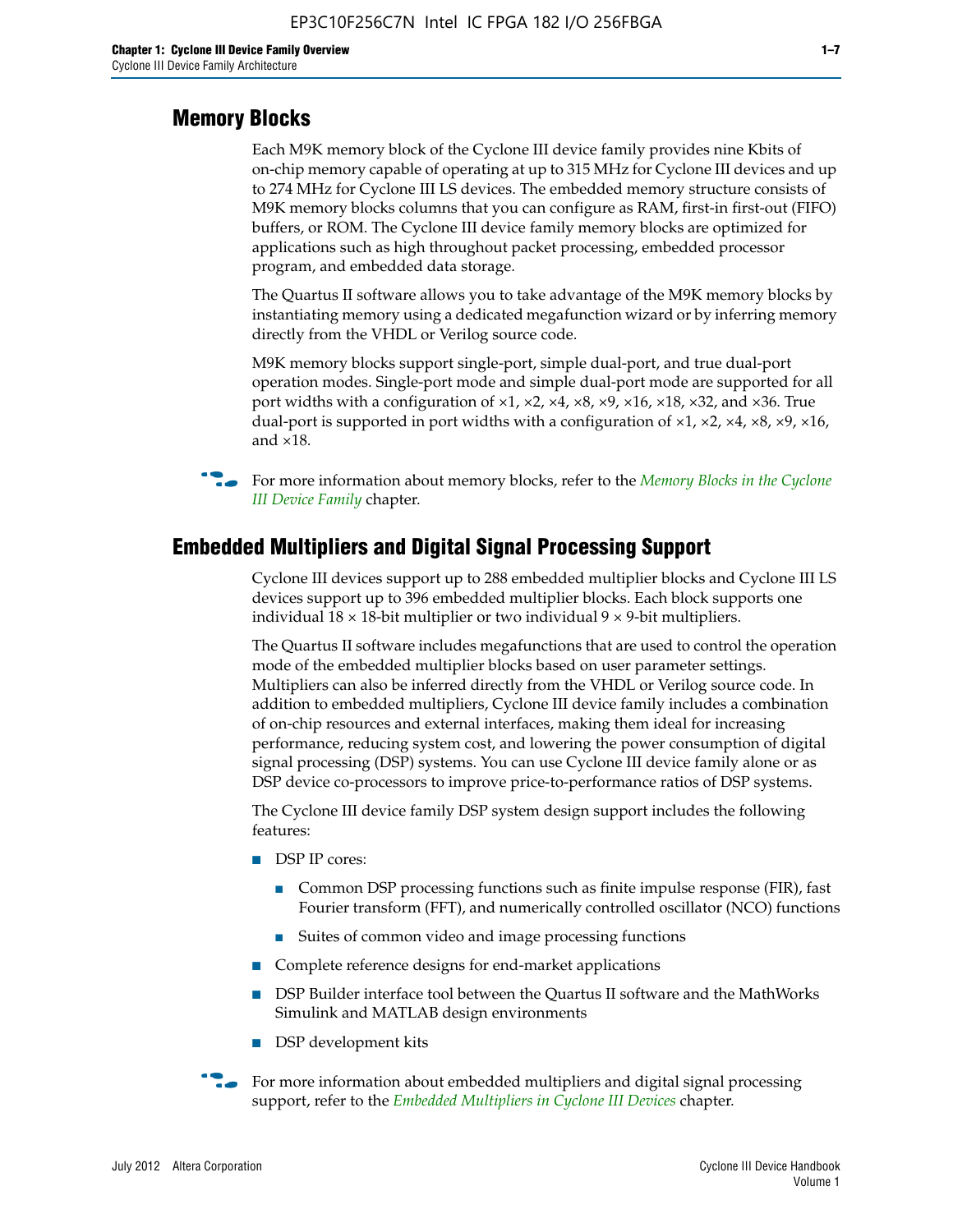#### **Clock Networks and PLLs**

Cyclone III device family includes 20 global clock networks. You can drive global clock signals from dedicated clock pins, dual-purpose clock pins, user logic, and PLLs. Cyclone III device family includes up to four PLLs with five outputs per PLL to provide robust clock management and synthesis. You can use PLLs for device clock management, external system clock management, and I/O interfaces.

You can dynamically reconfigure the Cyclone III device family PLLs to enable auto-calibration of external memory interfaces while the device is in operation. This feature enables the support of multiple input source frequencies and corresponding multiplication, division, and phase shift requirements. PLLs in Cyclone III device family may be cascaded to generate up to ten internal clocks and two external clocks on output pins from a single external clock source.

**For more PLL specifications and information, refer to the** *[Cyclone III Device Data Sheet](http://www.altera.com/literature/hb/cyc3/cyc3_ciii52001.pdf)***,** *[Cyclone III LS Device Data Sheet](http://www.altera.com/literature/hb/cyc3/cyc3_ciii52002.pdf)*, and *[Clock Networks and PLLs in the Cyclone III Device](http://www.altera.com/literature/hb/cyc3/cyc3_ciii51006.pdf)  [Family](http://www.altera.com/literature/hb/cyc3/cyc3_ciii51006.pdf)* chapters.

#### **I/O Features**

Cyclone III device family has eight I/O banks. All I/O banks support single-ended and differential I/O standards listed in Table 1–6.

| Type             | <b>I/O Standard</b>                                        |
|------------------|------------------------------------------------------------|
| Single-Ended I/O | LVTTL, LVCMOS, SSTL, HSTL, PCI, and PCI-X                  |
| Differential I/O | SSTL, HSTL, LVPECL, BLVDS, LVDS, mini-LVDS, RSDS, and PPDS |

**Table 1–6. Cyclone III Device Family I/O Standards Support** 

The Cyclone III device family I/O also supports programmable bus hold, programmable pull-up resistors, programmable delay, programmable drive strength, programmable slew-rate control to optimize signal integrity, and hot socketing. Cyclone III device family supports calibrated on-chip series termination ( $R_S$  OCT) or driver impedance matching (Rs) for single-ended I/O standards, with one OCT calibration block per side.

For more information, refer to the *[I/O Features in the Cyclone III Device Family](http://www.altera.com/literature/hb/cyc3/cyc3_ciii51007.pdf)* chapter.

#### **High-Speed Differential Interfaces**

Cyclone III device family supports high-speed differential interfaces such as BLVDS, LVDS, mini-LVDS, RSDS, and PPDS. These high-speed I/O standards in Cyclone III device family provide high data throughput using a relatively small number of I/O pins and are ideal for low-cost applications. Dedicated differential output drivers on the left and right I/O banks can send data rates at up to 875 Mbps for Cyclone III devices and up to 740 Mbps for Cyclone III LS devices, without the need for external resistors. This saves board space or simplifies PCB routing. Top and bottom I/O banks support differential transmission (with the addition of an external resistor network) data rates at up to 640 Mbps for both Cyclone III and Cyclone III LS devices.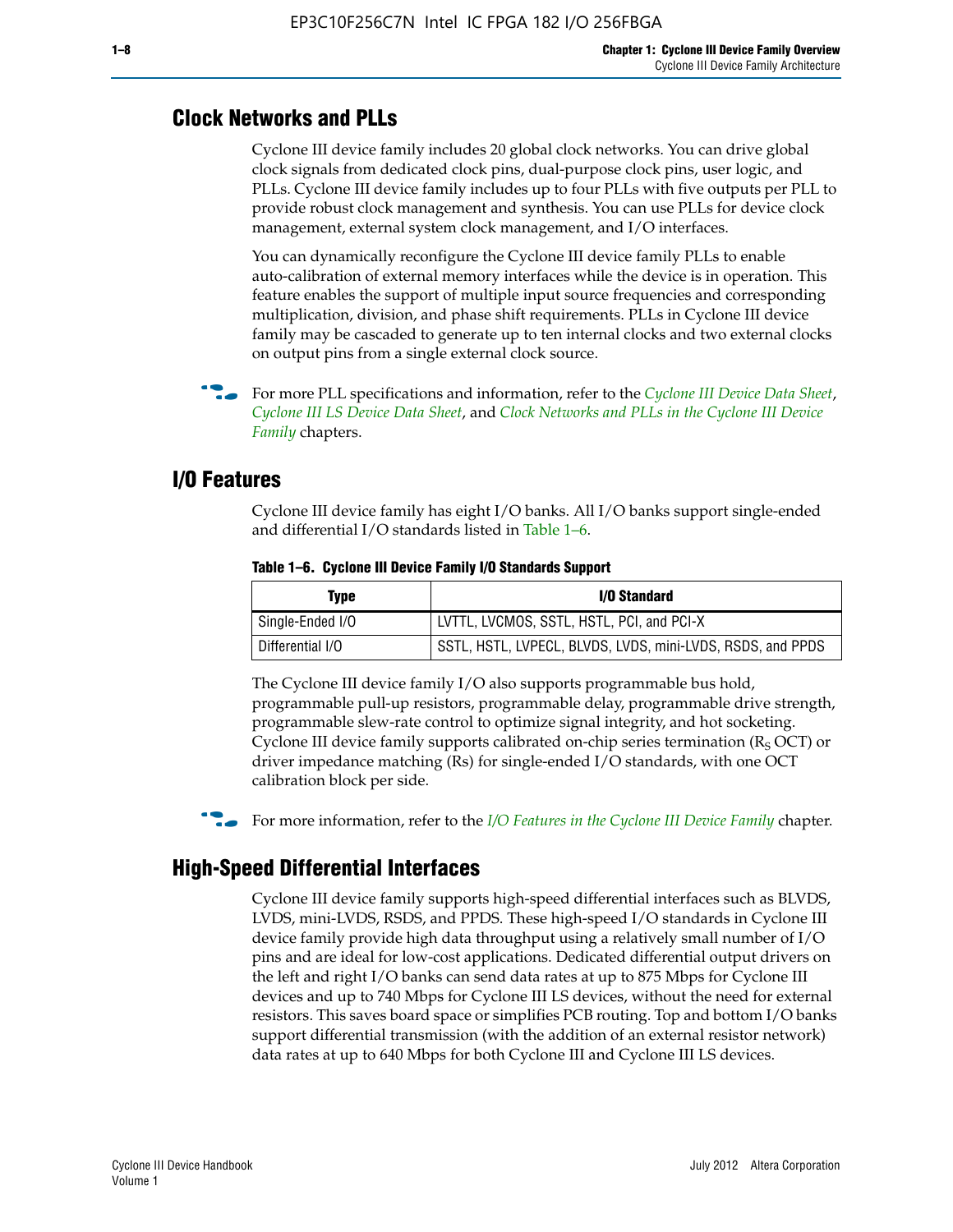**For more information, refer to the** *High-Speed Differential Interfaces in the Cyclone III* $\overline{a}$ *[Device Family](http://www.altera.com/literature/hb/cyc3/cyc3_ciii51008.pdf)* chapter.

#### **Auto-Calibrating External Memory Interfaces**

Cyclone III device family supports common memory types such as DDR, DDR2, SDR SDRAM, and QDRII SRAM. DDR2 SDRAM memory interfaces support data rates up to 400 Mbps for Cyclone III devices and 333 Mbps for Cyclone III LS devices. Memory interfaces are supported on all sides of Cyclone III device family. Cyclone III device family has the OCT, DDR output registers, and 8-to-36-bit programmable DQ group widths features to enable rapid and robust implementation of different memory standards.

An auto-calibrating megafunction is available in the Quartus II software for DDR and QDR memory interface PHYs. This megafunction is optimized to take advantage of the Cyclone III device family I/O structure, simplify timing closure requirements, and take advantage of the Cyclone III device family PLL dynamic reconfiguration feature to calibrate PVT changes.

**For more information, refer to the** *External Memory Interfaces in the Cyclone III Device [Family](http://www.altera.com/literature/hb/cyc3/cyc3_ciii51009.pdf)* chapter.

#### **Support for Industry-Standard Embedded Processors**

To quickly and easily create system-level designs using Cyclone III device family, you can select among the ×32-bit soft processor cores: Freescale®V1 Coldfire, ARM® Cortex M1, or Altera Nios® II, along with a library of 50 other IP blocks when using the system-on-a-programmable-chip (SOPC) Builder tool. SOPC Builder is an Altera Quartus II design tool that facilitates system-integration of IP blocks in an FPGA design. The SOPC Builder automatically generates interconnect logic and creates a testbench to verify functionality, saving valuable design time.

Cyclone III device family expands the peripheral set, memory, I/O, or performance of legacy embedded processors. Single or multiple Nios II embedded processors are designed into Cyclone III device family to provide additional co-processing power, or even replace legacy embedded processors in your system. Using the Cyclone III device family and Nios II together provide low-cost, high-performance embedded processing solutions, which in turn allow you to extend the life cycle of your product and improve time-to-market over standard product solutions.

 $\mathbb{I}$  Separate licensing of the Freescale and ARM embedded processors are required.

#### **Hot Socketing and Power-On-Reset**

Cyclone III device family features hot socketing (also known as hot plug-in or hot swap) and power sequencing support without the use of external devices. You can insert or remove a board populated with one or more Cyclone III device family during a system operation without causing undesirable effects to the running system bus or the board that was inserted into the system.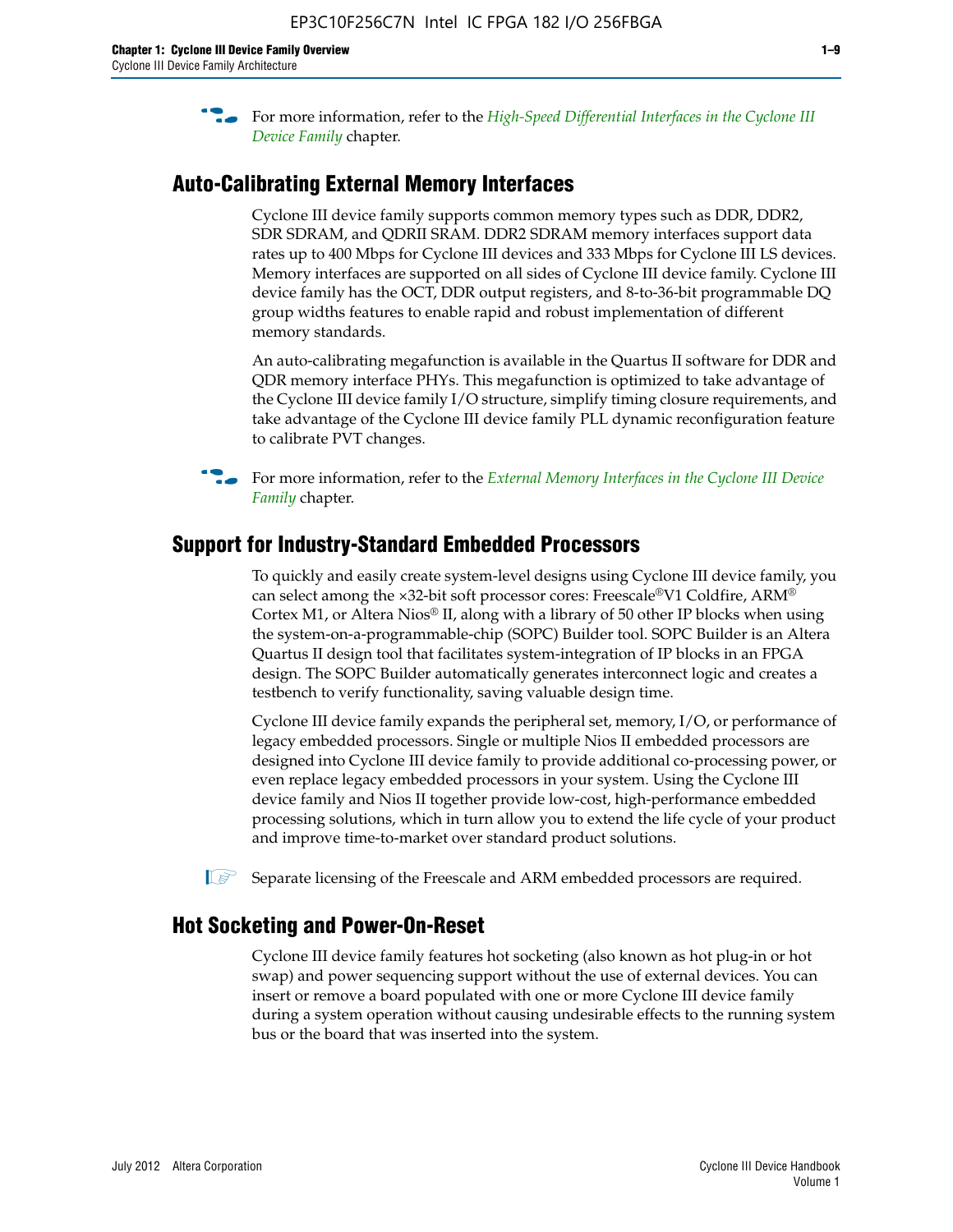The hot socketing feature allows you to use FPGAs on PCBs that also contain a mixture of 3.3-V, 2.5-V, 1.8-V, 1.5-V, and 1.2-V devices. The Cyclone III device family hot socketing feature eliminates power-up sequence requirements for other devices on the board for proper FPGA operation.

For more information about hot socketing and power-on-reset, refer to the *[Hot-Socketing and Power-on Reset in the Cyclone III Device Family](http://www.altera.com/literature/hb/cyc3/cyc3_ciii51011.pdf)* chapter.

#### **SEU Mitigation**

Cyclone III LS devices offer built-in error detection circuitry to detect data corruption due to soft errors in the CRAM cells. This feature allows CRAM contents to be read and verified to match a configuration-computed CRC value. The Quartus II software activates the built-in 32-bit CRC checker, which is part of the Cyclone III LS device.

**For more information about SEU mitigation, refer to the** *SEU Mitigation in the [Cyclone III Device Family](http://www.altera.com/literature/hb/cyc3/cyc3_ciii51013.pdf)* chapter.

#### **JTAG Boundary Scan Testing**

Cyclone III device family supports the JTAG IEEE Std. 1149.1 specification. The boundary-scan test (BST) architecture offers the capability to test pin connections without using physical test probes and captures functional data while a device is operating normally. Boundary-scan cells in the Cyclone III device family can force signals onto pins or capture data from pins or from logic array signals. Forced test data is serially shifted into the boundary-scan cells. Captured data is serially shifted out and externally compared to expected results. In addition to BST, you can use the IEEE Std. 1149.1 controller for the Cyclone III LS device in-circuit reconfiguration (ICR).

**f f**or more information about JTAG boundary scan testing, refer to the *IEEE* 1149.1 *[\(JTAG\) Boundary-Scan Testing for the Cyclone III Device Family](http://www.altera.com/literature/hb/cyc3/cyc3_ciii51014.pdf)* chapter.

#### **Quartus II Software Support**

The Quartus II software is the leading design software for performance and productivity. It is the only complete design solution for CPLDs, FPGAs, and ASICs in the industry. The Quartus II software includes an integrated development environment to accelerate system-level design and seamless integration with leading third-party software tools and flows.

The Cyclone III LS devices provide both physical and functional separation between security critical design partitions. Cyclone III LS devices offer isolation between design partitions. This ensures that device errors do not propagate from one partition to another, whether unintentional or intentional. The Quartus II software design separation flow facilitates the creation of separation regions in Cyclone III LS devices by tightly controlling the routing in and between the LogicLock regions. For ease of use, the separation flow integrates in the existing incremental compilation flow.

f For more information about the Quartus II software features, refer to the *[Quartus II](http://www.altera.com/literature/hb/qts/quartusii_handbook.pdf)  [Handbook](http://www.altera.com/literature/hb/qts/quartusii_handbook.pdf)*.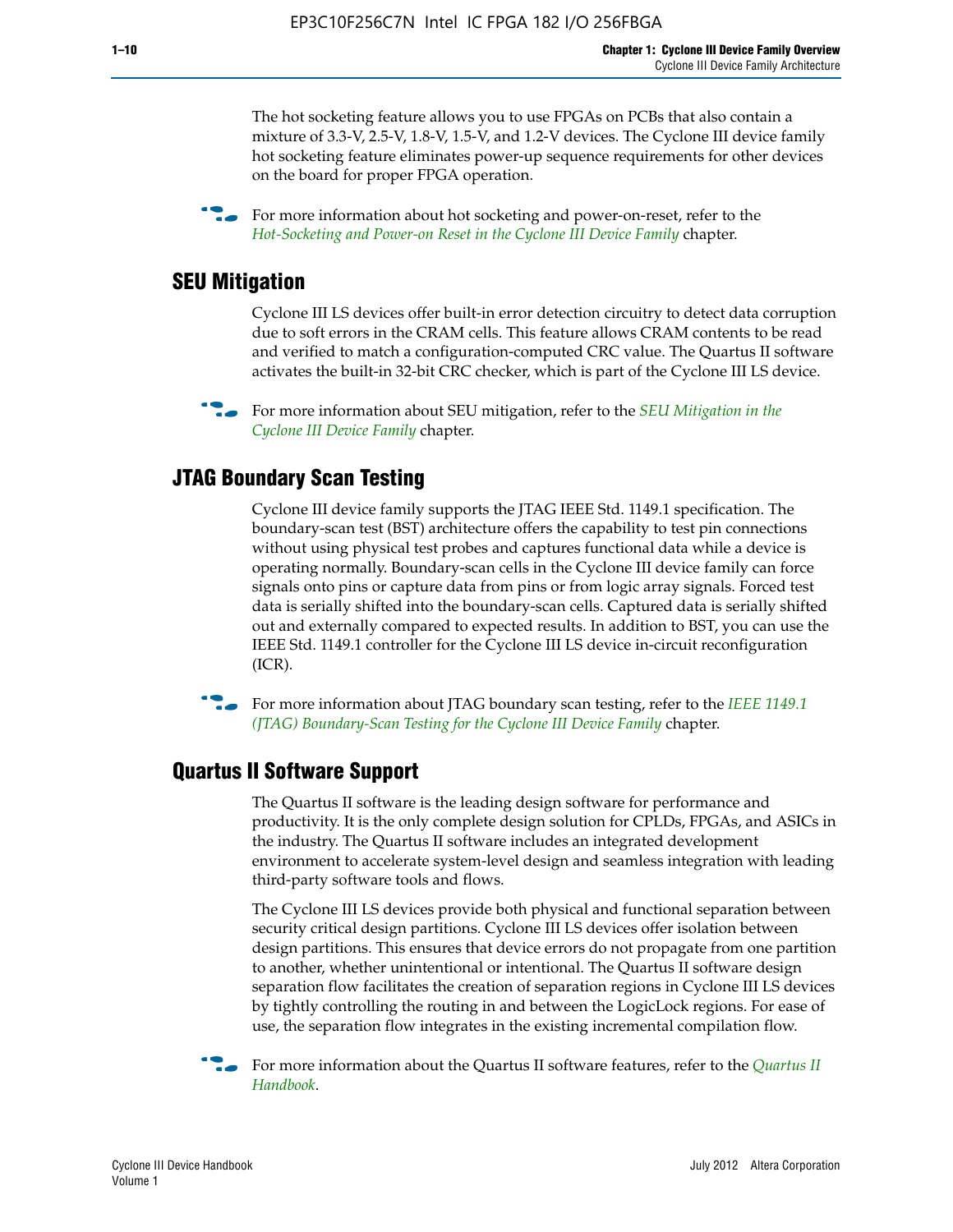### **Configuration**

Cyclone III device family uses SRAM cells to store configuration data. Configuration data is downloaded to Cyclone III device family each time the device powers up. Low-cost configuration options include the Altera EPCS family serial flash devices as well as commodity parallel flash configuration options. These options provide the flexibility for general-purpose applications and the ability to meet specific configuration and wake-up time requirements of the applications. Cyclone III device family supports the AS, PS, FPP, and JTAG configuration schemes. The AP configuration scheme is only supported in Cyclone III devices.



f For more information about configuration, refer to the *[Configuration, Design Security,](http://www.altera.com/literature/hb/cyc3/cyc3_ciii51016.pdf)  [and Remote System Upgrades in the Cyclone III Device Family](http://www.altera.com/literature/hb/cyc3/cyc3_ciii51016.pdf)* chapter.

### **Remote System Upgrades**

Cyclone III device family offers remote system upgrade without an external controller. The remote system upgrade capability in Cyclone III device family allows system upgrades from a remote location. Soft logic (either the Nios II embedded processor or user logic) implemented in Cyclone III device family can download a new configuration image from a remote location, store it in configuration memory, and direct the dedicated remote system upgrade circuitry to start a reconfiguration cycle. The dedicated circuitry performs error detection during and after the configuration process, and can recover from an error condition by reverting to a safe configuration image. The dedicated circuitry also provides error status information. Cyclone III devices support remote system upgrade in the AS and AP configuration scheme. Cyclone III LS devices support remote system upgrade in the AS configuration scheme only.

**For more information, refer to the** *Configuration, Design Security, and Remote System [Upgrades in the Cyclone III Device Family](http://www.altera.com/literature/hb/cyc3/cyc3_ciii51016.pdf)* chapter.

#### **Design Security (Cyclone III LS Devices Only)**

Cyclone III LS devices offer design security features which play a vital role in the large and critical designs in the competitive military and commercial environments. Equipped with the configuration bit stream encryption and anti-tamper features, Cyclone III LS devices protect your designs from copying, reverse engineering and tampering. The configuration security of Cyclone III LS devices uses AES with 256-bit security key.

f For more information, refer to the *[Configuration, Design Security, and Remote System](http://www.altera.com/literature/hb/cyc3/cyc3_ciii51016.pdf)  [Upgrades in Cyclone III Device Family](http://www.altera.com/literature/hb/cyc3/cyc3_ciii51016.pdf)* chapter.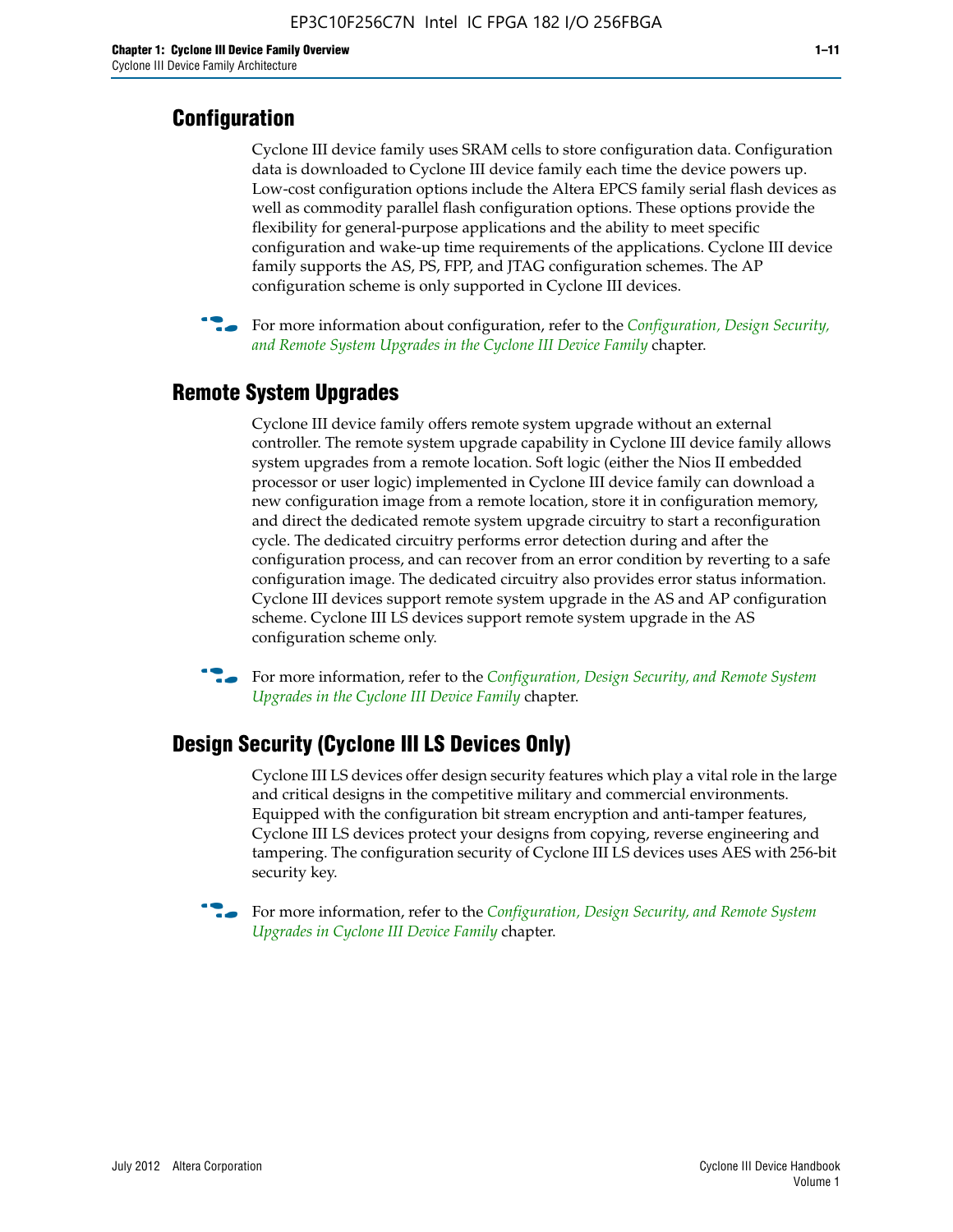# **Reference and Ordering Information**

Figure 1–1 and Figure 1–2 show the ordering codes for Cyclone III and Cyclone III LS devices.







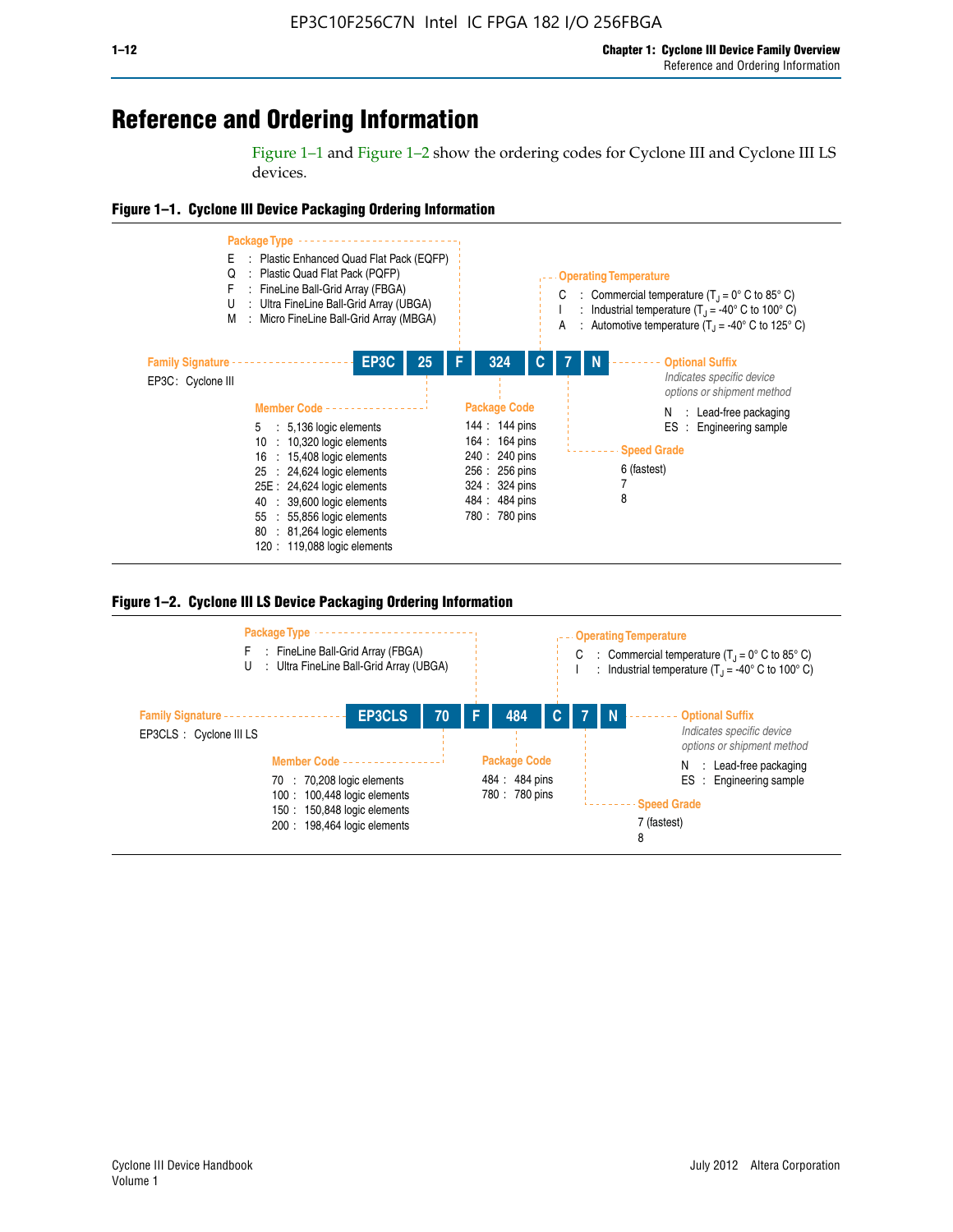# **Document Revision History**

Table 1–7 lists the revision history for this document.

| <b>Date</b>      | <b>Version</b> | <b>Changes</b>                                                                                                                                                                                                                                                                                                                                                                          |
|------------------|----------------|-----------------------------------------------------------------------------------------------------------------------------------------------------------------------------------------------------------------------------------------------------------------------------------------------------------------------------------------------------------------------------------------|
| <b>July 2012</b> | 2.4            | Updated 484 pin package code in Figure 1-1.                                                                                                                                                                                                                                                                                                                                             |
|                  |                | ■ Updated Table $1-1$ and Table $1-2$ .                                                                                                                                                                                                                                                                                                                                                 |
| December 2011    | 2.3            | ■ Updated Figure $1-1$ and Figure $1-2$ .                                                                                                                                                                                                                                                                                                                                               |
|                  |                | Updated hyperlinks.                                                                                                                                                                                                                                                                                                                                                                     |
|                  |                | Minor text edits.                                                                                                                                                                                                                                                                                                                                                                       |
| December 2009    | 2.2            | Minor text edits.                                                                                                                                                                                                                                                                                                                                                                       |
| <b>July 2009</b> | 2.1            | Minor edit to the hyperlinks.                                                                                                                                                                                                                                                                                                                                                           |
|                  |                | $\blacksquare$ Added Table 1-5.                                                                                                                                                                                                                                                                                                                                                         |
|                  |                | ■ Updated Table 1–1, Table 1–2, Table 1–3, and Table 1–4.                                                                                                                                                                                                                                                                                                                               |
| <b>June 2009</b> | 2.0            | • Updated "Introduction", "Cyclone III Device Family Architecture", "Embedded Multipliers<br>and Digital Signal Processing Support ", "Clock Networks and PLLs ", "I/O Features ",<br>"High-Speed Differential Interfaces ", "Auto-Calibrating External Memory Interfaces",<br>"Quartus II Software Support", "Configuration ", and "Design Security (Cyclone III LS<br>Devices Only)". |
|                  |                | Removed "Referenced Document" section.                                                                                                                                                                                                                                                                                                                                                  |
|                  |                | • Updated "Increased System Integration" section.                                                                                                                                                                                                                                                                                                                                       |
| October 2008     | 1.3            | Updated "Memory Blocks" section.                                                                                                                                                                                                                                                                                                                                                        |
|                  |                | • Updated chapter to new template.                                                                                                                                                                                                                                                                                                                                                      |
|                  |                | Added 164-pin Micro FineLine Ball-Grid Array (MBGA) details to Table 1-2, Table 1-3 and<br>Table $1-4$ .                                                                                                                                                                                                                                                                                |
| May 2008         | 1.2            | $\blacksquare$ Updated Figure 1-2 with automotive temperature information.                                                                                                                                                                                                                                                                                                              |
|                  |                | • Updated "Increased System Integration" section, Table 1-6, and "High-Speed Differential<br>Interfaces" section with BLVDS information.                                                                                                                                                                                                                                                |
|                  |                | Removed the text "Spansion" in "Increased System.                                                                                                                                                                                                                                                                                                                                       |
|                  |                | Integration" and "Configuration" sections.                                                                                                                                                                                                                                                                                                                                              |
|                  |                | Removed trademark symbol from "MultiTrack" in "MultiTrack Interconnect".                                                                                                                                                                                                                                                                                                                |
| <b>July 2007</b> | 1.1            | Removed registered trademark symbol from "Simulink" and "MATLAB" from "Embedded<br>Multipliers and Digital.                                                                                                                                                                                                                                                                             |
|                  |                | Signal Processing Support" section.                                                                                                                                                                                                                                                                                                                                                     |
|                  |                | Added chapter TOC and "Referenced Documents" section.                                                                                                                                                                                                                                                                                                                                   |
| March 2007       | 1.0            | Initial release.                                                                                                                                                                                                                                                                                                                                                                        |